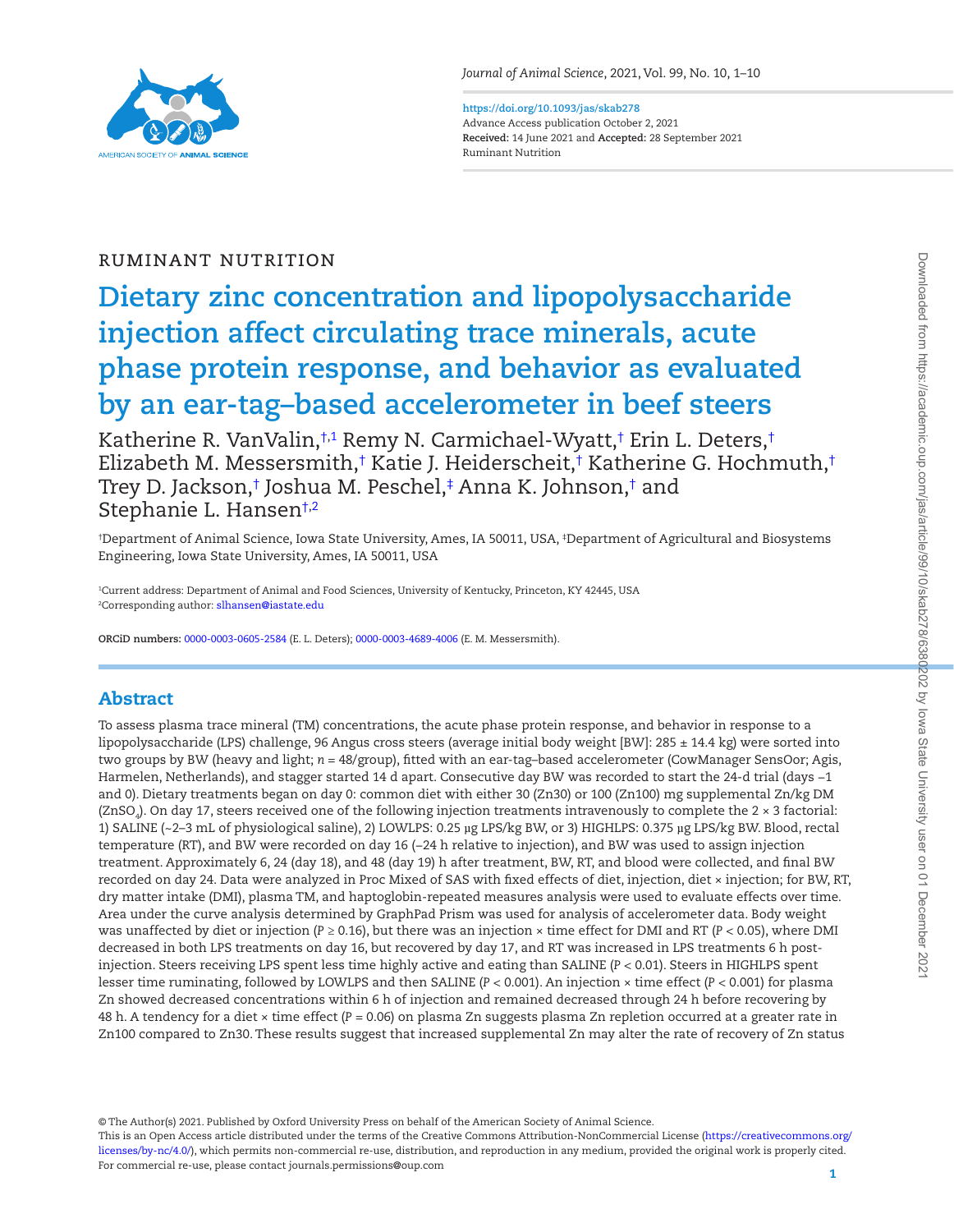from an acute inflammatory event. Additionally, ear-tag–based accelerometers used in this study were effective at detecting sickness behavior in feedlot steers, and rumination may be more sensitive than other variables.

**Key words:** beef cattle, lipopolysaccharide, sickness behavior, stress, zinc

#### **Abbreviations**

L

| <b>LPS</b> | lipopolysaccharide             |
|------------|--------------------------------|
| TM         | trace mineral                  |
| DM         | dry matter                     |
| TMR        | total mixed ration             |
| <b>BW</b>  | body weight                    |
| TV.        | intravenously                  |
| RT         | rectal temperature             |
| RR         | respiration rate               |
| <b>CBC</b> | complete blood count           |
| DMI        | dry matter intake              |
| <b>AUC</b> | area under the curve           |
| <b>NLR</b> | neutrophil to lymphocyte ratio |

# Introduction

The feedlot receiving period involves many stressors leading to increased disease incidence [\(Duff and Galyean, 2007\)](#page-8-0). The National Animal Health Monitoring System estimates that bovine respiratory disease affects 21.2% of all beef cattle placed in feedlots ([USDA, 2013](#page-9-0)). Bovine respiratory disease commonly affects cattle during the receiving period [\(Johnson and Pendell,](#page-8-1) [2017\)](#page-8-1), and identifying morbid cattle early may lead to improved animal welfare through decreased morbidity and mortality (Janzen et al., 1984) and increased treatment efficacy [\(Ferran](#page-8-3) [et al., 2011\)](#page-8-3). Use of ear-tag–based accelerometers has been validated to assess time spent ruminating, eating, and activity in healthy dairy ([Pereira et al., 2018\)](#page-8-4) and beef cattle [\(Wolfger et al.,](#page-9-1) [2015\)](#page-9-1). However, less is known about the use of these technologies for detecting behavior alterations in sick feedlot cattle.

Symptoms of bovine respiratory disease can be mimicked by injection of lipopolysaccharide (LPS; [Carroll et al., 2009b\)](#page-8-5). Lipopolysaccharide, a component of the cell wall of most gram-negative bacteria ([Zähringer et al., 1999](#page-9-2)), binds to the myeloid differentiation-2 and toll-like receptor-4 complex on the surface of mononuclear cells ([Alexander and Rietcschel,](#page-8-6) [2001\)](#page-8-6). Upon LPS binding, a series of Zn-dependent posttranslational modifications are required for production of proinflammatory cytokines ([Wan et al., 2014](#page-9-3)). Pro-inflammatory cytokines are a critical component of the immune response necessary for infection resolution [\(Mogensen, 2009\)](#page-8-7). Hepatic Zn and Fe concentrations are increased in response to LPS in other species [\(Liuzzi et al., 2005;](#page-8-8) [Aydemir et al., 2012\)](#page-8-9), resulting in lesser circulating Zn and Fe. Additionally, urinary excretion of Cu and Zn increases in response to infectious bovine rhinotracheitis virus in cattle ([Orr et al., 1990\)](#page-8-10). Thus, as Zn appears to be utilized during the innate immune response, and trace mineral (TM) homeostasis is disrupted, there may be a greater need for dietary Zn during this time. Consulting feedlot nutritionists have reported feeding 100 mg Zn/kg dry matter (DM; [Samuelson et al., 2016](#page-9-4)), which is in excess of the [NASEM \(2016\)](#page-8-11) recommended 30 mg Zn/kg DM, possibly due to the positive role of Zn in immune function. Thus, the objective of this study was to assess plasma TM concentrations, the acute phase protein response, and cattle behavior when given various

doses of injected LPS and supplemented with either 30 or 100 mg Zn/kg DM. It was hypothesized that regardless of LPS dose, plasma TM concentrations and blood cell populations related to the acute phase response would decrease, but that increased supplemental Zn would lessen the severity of these changes. A secondary hypothesis was that ear-tag–based accelerometers would detect illness behaviors such as less time spent eating or ruminating in cattle treated with LPS.

# Materials and Methods

All experimental procedures were approved by the Iowa State University Institutional Animal Care and Use Committee (IACUC-18-226).

## **Experimental design and sample collection**

Ninety-six Angus crossbred steers, with an average initial body weight (BW) of 285 kg  $\pm$  14.4 SD, were purchased from a single ranch and utilized in the present trial. Three days after arrival all steers were weighed, vaccinated with Vision 7 and Vista Once SQ (Merck Animal Health., Summit, NJ, USA), treated against parasites with Dectomax injectable (Zoetis Inc., Kalamazoo, MI, USA), and received a unique visual and electronic identification tag. The current study was part of an additional behavioral observation study, which required two unique observational groups. Additionally, two groups were needed to accommodate the schedule during the Lipopolysaccharide challenge. To establish the two unique groups of animals, steers were sorted by weight (*n* = 48 steers per group), and the two groups were stagger started 14 d apart on the 24-d experimental protocol [\(Table 1](#page-2-0)). The heavy group had an average initial BW of 295 kg  $\pm$ 11.1 kg, and the light group had an average initial BW of 275  $\pm$ 9.6 kg. Upon arrival and until the start of the experimental period for each group, steers received a common total mixed ration (TMR; [Table 2\)](#page-2-1) supplemented with 30 mg Zn/kg DM from  $ZnSO<sub>4</sub>$ .

Within group, consecutive day BW (days −1 and 0) was recorded to start the trial and steers were blocked by BW to pens (6 steers per pen). The average of the consecutive day BW for each individual animal was calculated, analyzed, and reported as day 0 BW. Pens were randomly assigned to one of two dietary treatments (4 pens/treatment) consisting of the common TMR supplemented with either 30 mg Zn/kg DM (**Zn30**) or 100 mg Zn/ kg DM (**Zn100**) from ZnSO<sub>4</sub>. Each group began receiving dietary treatments on day 0. Each pen was equipped with one GrowSafe bunk (GrowSafe systems Ltd., Airdrie, Alberta, CA), and an automatic waterer that was shared between two adjacent pens.

# **Lipopolysaccharide challenge**

On day 16 for each group, BW were recorded and utilized to assign 2 steers per pen to one of three LPS challenge treatments to be given on the morning of day 17: 1) SALINE: 2.5–3 mL of 0.9% physiological saline (VetOne; MWI Veterinary Supply, Meridian, ID, USA) injected intravenously (IV) at the same volume that would have been injected in LPS treatments based on steer BW;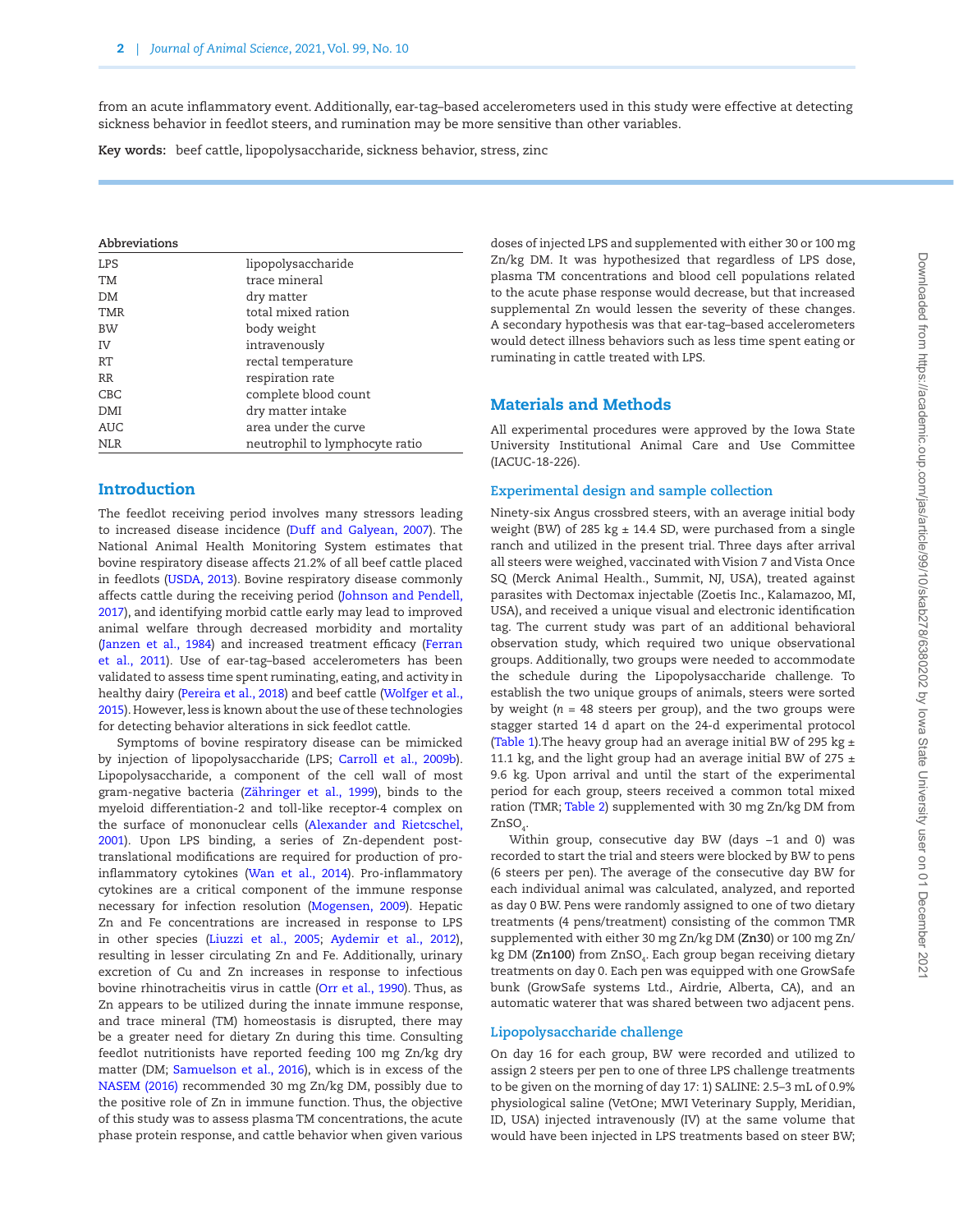#### <span id="page-2-0"></span>**Table 1.** Experimental timeline

| Day <sup>1</sup> | Activity <sup>2</sup>                                                                       |  |  |  |  |  |
|------------------|---------------------------------------------------------------------------------------------|--|--|--|--|--|
| $-1$             | <b>BW</b>                                                                                   |  |  |  |  |  |
| $\Omega$         | BW, assign to and start dietary treatments                                                  |  |  |  |  |  |
| 16               | BW, blood, RT, RR, assign to injection<br>treatments                                        |  |  |  |  |  |
| 17 (challenge)   | BW, injection treatment administration; 6 h<br>post-injection administration: blood, RT, RR |  |  |  |  |  |
| 18(1 d)          | BW, blood, RT                                                                               |  |  |  |  |  |
| 19(2d)           | BW, blood, RT                                                                               |  |  |  |  |  |
| 24               | <b>BW</b>                                                                                   |  |  |  |  |  |

<span id="page-2-2"></span>1 Day is relative to the start of each group, and the two groups were started on the experimental timeline 14 d apart, values in parentheses are d relative to challenge.

<span id="page-2-3"></span>2 BW, body weight; RT, rectal temperature; RR, respiration rate.

2) low-dose LPS (*E. coli* O55:B5, Sigma–Aldrich, St. Louis, MO, USA; LOWLPS): 0.25 µg LPS/kg BW injected IV; and 3) high-dose LPS (HIGHLPS): 0.375 µg LPS/kg BW injected IV. Injection treatments were administered via jugular venipuncture using a winged infusion set that was pre-flushed with 2 mL of physiological saline. Upon administration of injection treatment, 6 mL of physiological saline was flushed through the infusion set. The LPS solution was made by dissolving LPS in sterile saline at a concentration of 50  $\mu$ g/mL and passing through a 0.2  $\mu$ m sterile non-charged syringe filter (Thermo Scientific, Waltham, MA, USA).

Rectal temperature (RT) and respiration rate (RR) were recorded on day 16. Respiration rates were determined by two individuals recording the visual respirations of each steer for 15 s while the steer stood in a chute, and the average of the two observed results were calculated and multiplied by 4 to determine the RR in breaths per minute. Baseline blood samples were also collected on day 16 via jugular venipuncture into either sodium heparin tubes,  $\mathtt{K}_2$  EDTA tubes, or TM grade EDTA tubes for plasma, tubes with no additive for serum, or  $\text{K}_{_{2}}$  EDTA tubes for whole blood (Becton Dickson and Company, Franklin Lakes, NJ, USA). Samples for serum were allowed to clot at room temperature for at least 2 h while samples for plasma were immediately placed on ice, until centrifugation at 1200 × *g* for 10 min.

On the morning of day 17, steers were weighed again immediately prior to treatment injections being given, to ensure consistency with day 16 BW that was used for LPS dose determination. Upon administration of the injection treatment, steers were allowed to return to their home pens. Approximately 6 h following injection treatment administration on day 17, steers were briefly brought to the working facility for determination of RR, RT, and for blood collection as described previously. On the morning of days 18 and 19 (approximately 24 and 48 h post-injection treatment, respectively) steers were weighed, RT recorded, and blood again collected as described previously. Steers were weighed again on day 24 to end the trial.

Steers were fitted with ear-tag–based accelerometers (CowManager SensOor; Agis, Harmelen, Netherlands) that recorded activity, and determined time cattle spent being nonactive, active, highly active, as well as time spent eating, and ruminating, and ear surface temperature. Data from the 24-h challenge period (day 17) were used for assessing the effects of dietary and injectable treatment on behavior as assessed by the ear-tag accelerometers.

<span id="page-2-1"></span>**Table 2.** Common total mixed ration

|                                          | DM, % |
|------------------------------------------|-------|
| Ingredient                               |       |
| Corn silage                              | 40    |
| Sweet Bran <sup>1</sup>                  | 40    |
| Dried distillers grains with solubles    | 10    |
| Vitamin and mineral pre-mix <sup>2</sup> | 5     |
| Supplemental Zn pre-mix <sup>3</sup>     | 5     |
| Analyzed composition <sup>4</sup>        |       |
| DM                                       | 54.0  |
| OМ                                       | 93.3  |
| <b>NDF</b>                               | 32.6  |
| CP                                       | 17.7  |
| EE.                                      | 3.87  |
| Zn, mg/kg diet DM <sup>5</sup>           | 81    |
|                                          |       |

<span id="page-2-5"></span><span id="page-2-4"></span>1 Branded wet corn gluten feed (Cargill Corn Milling, Blair, NE). 2 Vitamin and mineral pre-mix provided per kilogram of diet DM: 0.15 mg Co (cobalt carbonate), 20 mg Mn (manganese sulfate), 0.1 mg Se (sodium selenite), 30 mg Zn (zinc sulfate), 0.5 mg I (calcium iodate). Remaining contributed (as % of total diet DM): dried distillers grains 3.04%, limestone 1.5%, vitamin A and E premix 0.11% (2.200 IU vitamin A and 25 IU vitamin E), salt 0.31%, urea 0.3%, Rumensin 90 0.015%.

<span id="page-2-6"></span>3 Supplemental Zn pre-mix provided 5% diet DM as dried distillers grains with solubles and contributed 70 mg supplemental Zn/kg DM from  $\mathtt{ZnSO}_{4}$  to the Zn100 dietary treatment. The Zn30 dietary treatment received 5% diet DM as dried distillers grains in place of the supplemental Zn pre-mix.

<span id="page-2-7"></span>4 DM and Zn analysis was performed by the Hansen laboratory, and OM, NDF, CP, and EE were determined by Dairyland Laboratories (Arcadia, WI, USA).

<span id="page-2-8"></span>5 Analysis shown for Zn30, Zn100 analyzed at 139 mg Zn/kg DM.

## **Blood sample analysis**

Plasma TM concentrations (Cu, Fe, and Zn) were determined from samples collected into TM grade EDTA tubes on days 16, 17, 18, and 19. A subset of steers was used for the analysis of plasma TM, which included one randomly selected steer/injection treatment within a pen (*n* = 3 steers/pen; *n* = 8 steers/treatment combination in total). Sample preparation and TM analysis of plasma were conducted as described by [Pogge et al. \(2014\).](#page-9-5) Whole blood samples collected on day 17 were refrigerated at 4 °C overnight and transported on ice to the Iowa State University Veterinary Diagnostic Laboratory for complete blood count (CBC) analysis with automated differential, for determination of blood cell populations. Serum haptoglobin concentrations were determined from serum collected at approximately −24, 24, and 48 h relative to injection treatment administration using a commercially available kit (Life Diagnostics, West Chester, PA, USA).

# **Feed analysis and determination of dry matter intake**

Weekly TMR samples were collected throughout the trial for each dietary treatment. The TMR samples were dried in a forced-air oven for 48 h for DM determination. Daily DMI was determined by applying a DM correction to daily individual animal as-fed feed disappearance values collected via GrowSafe bunks. Individual daily DMI is reported for days 15, 16, 17, 18, and 19, to determine pre-challenge DMI (days 15 and 16) and assess the effects of the LPS challenge (days 17 and 19) on DMI. Dried TMR samples were ground to fit through a 2-mm screen in a Retsch ZM 100 grinding mill (Retsch GmbH, Haan, Germany). A composite sample was made for each dietary treatment within each group from the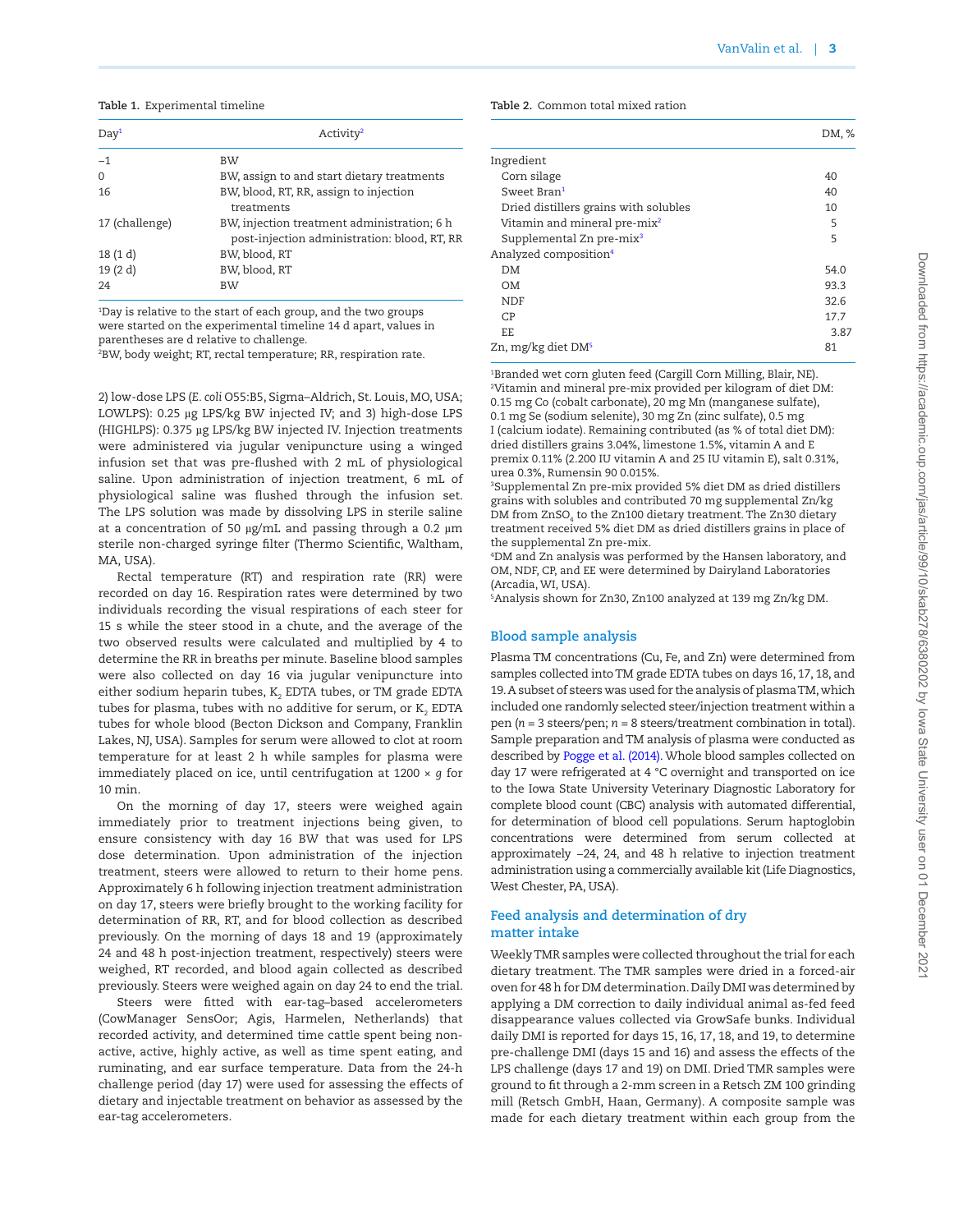weekly dried and ground TMR samples. Composite samples were sent to Dairyland Laboratories (Arcadia, WI, USA) for wet chemistry analysis to determine organic matter (method 942.05; [AOAC, 1996\)](#page-8-12), crude protein (method 990.03; [AOAC, 1996\)](#page-8-12), ether extract (method 920.39; [AOAC, 1996](#page-8-12)), and neutral detergent fiber (method 2002.04; [AOAC, 2005\)](#page-8-13). For TM analysis, a 1.0 g sample of the dried and ground TMR composites were microwave digested (CEMS MARSXpress, Matthews, NC, USA) with 5 mL of TM grade nitric acid, following digestion sampled were diluted to 10% nitric acid with deionized water and analyzed via inductively coupled plasma atomic emission spectrometry (Optima 7000 DV, PerkinElmer, Waltham, MA, USA).

#### **Statistical analysis**

Body weight, DMI, RT, plasma TM, and serum haptoglobin were analyzed as repeated measures using the Mixed procedure of SAS (SAS version 9.4, SAS Inst. Inc., Cary, NC). Steer was the experimental unit and the model included the fixed effects of group, diet, injection, and time and the interactions among diet, injection, and time. Day of trial (time) was the repeated effect. Day 0 BW was used as a covariate in the analysis of BW and DMI data. Except for serum haptoglobin, diet× injection × time was not significant for any variable ( $P \ge 0.23$ ) and was removed from those models. Covariance structures were selected based on the lowest corrected Akaike Information Criterion and were heterogeneous Toeplitz for RT and DMI, unstructured for BW data and serum haptoglobin, and autoregressive (1) for plasma TM concentrations. Rectal temperature and serum haptoglobin data were log transformed to meet normality assumptions, and back transformed means and SEM are presented. Day 17 RR was covariate adjusted using day 16 RR. The CBC data were analyzed using the Mixed procedure of SAS, with steer as the experimental unit and the fixed effects of diet, injection treatment and group, and the interaction of diet and injection treatment. Behavioral data recorded from ear-tag–based accelerometers were recorded as minutes/hour. Area under the curve (AUC) analysis (GraphPad Prism 8, Graph Pad Software, San Diego, CA, USA) was performed on hourly behavior data from the 24-h challenge day (day 17). Area under the curve values for each behavior was analyzed using the mixed procedure of SAS. All data were examined for outliers using Cook's D. Significance was declared at *P* ≤ 0.05 and tendencies were declared as  $P \ge 0.06$ , but  $\le 0.10$ .

# Results

There were no diet  $\times$  injection  $\times$  time, diet  $\times$  time, injection  $\times$ time, or diet × injection effects for BW (*P* > 0.10; [Figure 1A](#page-4-0)). There was a group effect for BW, where group one (337  $\pm$  1.6 kg) was heavier than group two  $(329 \pm 1.7 \text{ kg}; P = 0.001)$ . There were no diet × injection × time, diet × time, or diet × injection effects  $(P \ge 0.10)$  for DMI. There was an injection  $\times$  time effect for challenge period DMI (*P* < 0.01; [Figure 1B](#page-4-0)), where DMI was similar across treatments for days 15, 16, 18, and 19 ( $P \ge 0.10$ ), while on challenge day (day 17), HIGHLPS and LOWLPS were similar and less than SALINE (*P* < 0.001). There was a group effect for DMI ( $P = 0.02$ ), where group one (7.46  $\pm$  0.19 kg/d) had lesser DMI during the challenge period than group two  $(8.12 \pm 0.20 \text{ kg/d}).$ 

There were no diet  $\times$  injection  $\times$  time, diet  $\times$  time, diet  $\times$ injection, or group effects for RT ( $P \ge 0.10$ ). There was an injection  $\times$  time effect ( $P = 0.04$ ; [Figure 1C](#page-4-0)) where RT was similar to ( $P \ge 0.10$ ) 24 h prior to injection, while at 6, 24, and 48 h post-injection RT in HIGHLPS and LOWLPS was similar (*P ≥* 0.10). At 6 and 24 h post– injection, RT was greater  $(P < 0.05)$ , and at 48-h post-injected,

tended to be greater  $(P = 0.10)$  in HIGHLPS compared to SALINE. However, LOWLPS tended to be greater (*P* < 0.10) than SALINE at 6 h post-injection but was similar to SALINE at 24 and 48 h postinjection  $(P > 0.10)$ . There was a tendency  $(P = 0.10;$  [Figure 1D\)](#page-4-0) for a diet  $\times$  injection effect for 6 h post-injection RR where within Zn100, HIGH and LOWLPS treatments were greater than SALINE (*P* < 0.05), while no injection effects within Zn30 were noted (*P* > 0.10). There was also a group effect for RR (*P* = 0.006), where group one (46  $\pm$  1.9 breathes/min) was lesser than group two (54  $\pm$  2.0 breathes/min).

There were no diet  $\times$  injection  $\times$  time effects ( $P > 0.10$ ) for plasma TM concentrations. There were no diet × time, injection × time, diet × injection, diet, or injection effects for plasma Cu (*P* > 0.10; data not shown). Plasma Cu concentrations were affected by time  $(P < 0.001)$  relative to injection treatment administration, where plasma Cu concentrations were lesser 6 h post-injection compared to all other timepoints and averaged 0.98, 0.93, 0.98, and 1.01 ± 0.024 mg/L for −24, 6, 24, and 48 h relative to injection, respectively. Plasma Cu concentrations were also lesser in group two (0.88  $\pm$  0.034 mg/L) compared to group one (1.11 $\pm$  0.034;  $P < 0.01$ ). There was no diet  $\times$  time or diet × injection effect for plasma Fe (*P* > 0.10). There was an injection  $\times$  time effect ( $P = 0.001$ ; [Figure 2A](#page-5-0)) for plasma Fe where 24 h prior to injection, concentrations were lesser in LOWLPS compared to SALINE ( $P = 0.05$ ), but were similar across other treatments (*P* > 0.10), while 6 h after injection, Fe concentrations were similar between treatments (*P* > 0.10). At 24 and 48 h after injection, plasma Fe concentrations were decreased in both LPS treatments compared to SALINE (*P* < 0.05).

There was no diet  $\times$  injection effect for plasma Zn concentrations ( $P = 0.16$ ). There was an injection  $\times$  time effect  $(P < 0.01$ ; [Figure 2B\)](#page-5-0) for plasma Zn where 24 h prior to injection, concentrations were lesser in LOWLPS compared to SALINE  $(P = 0.004)$ , but were similar in all other treatments (*P* > 0.10). Regardless of Zn treatment, LOW and HIGHLPS plasma Zn concentrations were decreased 6 and 24 h post-injection compared to SALINE (*P* < 0.001), and tended to be lesser (*P* = 0.07) in HIGHLPS compared to SALINE at 48 h post-injection, while LOWLPS was similar (*P* = 0.11) to SALINE at 48 h post-injection. There was a diet  $\times$  time effect ( $P = 0.03$ ; [Figure 2C\)](#page-5-0) for plasma Zn where concentrations were decreased (*P* < 0.001) at 6 h postinjection but by 48 h post-injection concentrations were greater (*P* = 0.01) in Zn100 compared to Zn30.

There was a diet  $\times$  injection  $\times$  time effect for serum haptoglobin concentrations (*P* = 0.03; [Figure 2D](#page-5-0)). Serum haptoglobin concentrations were similar across all treatments at −24 h relative to injection (*P* > 0.10). At 24 and 48 h postinjection, haptoglobin concentrations were increased in Zn100- SALINE compared to Zn30-SALINE (*P* < 0.01). However, at 24 h post-injection, SALINE treatments had lesser haptoglobin concentrations than LPS-treated steers (*P* < 0.01). At 48 h post-injection, Zn30-HIGHLPS had increased haptoglobin concentrations compared to Zn100-LOWLPS (*P* = 0.04), whereas Zn100-HIGHLPS and Zn30-LOWLPS were intermediate (*P* = 0.97). Serum haptoglobin concentrations were lesser in Zn30-SALINE than all LPS-treated steers (*P* < 0.001), and Zn100-SALINE had lesser haptoglobin concentrations than Zn30-HIGHLPS, Zn100-HIGHLPS, and Zn30-LOWLPS (*P* < 0.01), and tended to be lesser than Zn100-LOWLPS (*P* = 0.07) at 48 h post-injection administration.

[Table 3](#page-5-1) reports CBC data measured at 6 h post-injection. There was a diet  $\times$  injection effect ( $P = 0.01$ ) for hemoglobin concentrations in which Zn100-HIGHLPS was lesser than Zn30- HIGHLPS and Zn100-SALINE (*P* < 0.05). However, Zn30-HIGHLPS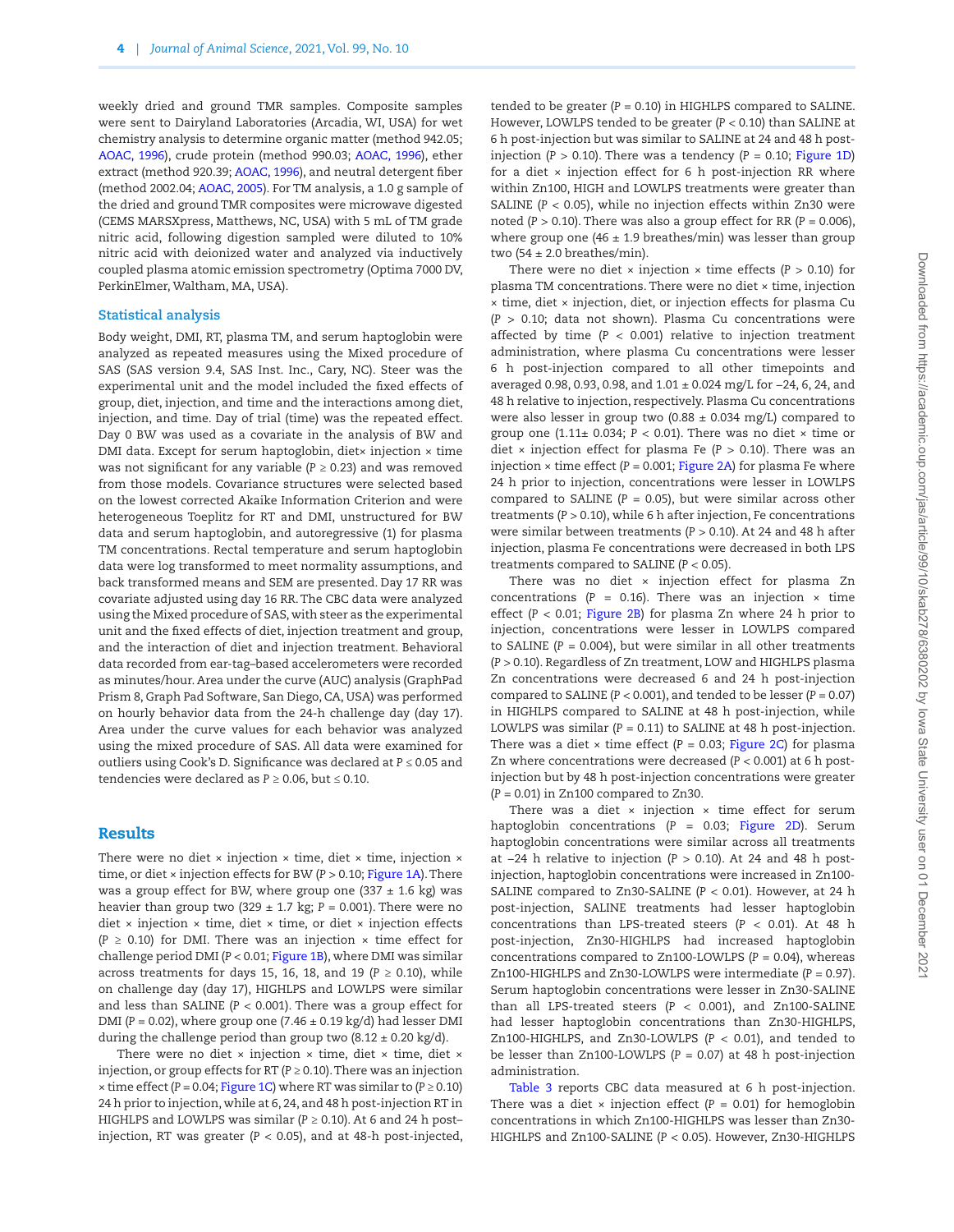

<span id="page-4-0"></span>**Figure 1.** Influence of injection (SALINE, LOWLPS: 0.25 μg LPS/kg BW or HIGHLPS: 0.375 μg LPS/kg BW), dietary treatment (30 or 100 mg supplemental Zn/kg DM) and day of study on (A) body weight (*P* ≥ 0.10). Influence of injection treatment and time relative to injection treatment administration on (B) DMI (*P* <0.01), and (C) rectal temperature (*P* = 0.04). Effect of injection treatment and dietary treatment (*P* = 0.10) on (D) respiration rate determined 6 h after injection administration. Within a panel, data with differing superscripts are different (a, b, c; *P* ≤ 0.05) or tend to be different (x, y, z; 0.06 ≤ *P* ≤ 0.10).

tended to be greater than Zn30-LOWLPS (*P* = 0.06). There was a diet  $\times$  injection effect ( $P = 0.007$ ) for hematocrit, where within Zn100, HIGHLPS tended to be less (*P* = 0.07) than LOWLPS and was less than SALINE (*P* = 0.02), and within Zn30, HIGHLPS tended to be greater than LOWLPS and SALINE (*P* < 0.10). Furthermore, Zn100-HIGHLPS was less than Zn30-HIGHLPS (*P* = 0.006) while all other treatment combinations were similar ( $P \ge 0.15$ ).

There was a diet  $\times$  injection effect for lymphocytes ( $P = 0.04$ ), where Zn100-SALINE was greater than Zn30-SALINE (*P =* 0.02), but lymphocytes were lesser in LPS treatments regardless of dietary treatment (*P* < 0.001). Furthermore, the HIGHLPS treatments tended to be lesser than Zn30-LOWLPS (*P* < 0.10), and all other treatments were similar (*P* > 0.10). There was a diet × injection effect  $(P = 0.03)$  for monocytes, where monocytes were greatest in SALINE regardless of dietary treatment (*P* < 0.001), Zn30-LOWLPS and Zn100 LPS treatments were similar (*P >* 0.10) while monocytes were less in Zn30-HIGHLPS (*P* < 0.01). There was a tendency  $(P = 0.08)$  for a diet  $\times$  injection effect for eosinophils, where eosinophils tended to be lesser in Zn100-HIGHLPS compared to Zn30-HIGHLPS (*P* = 0.07) and within Zn30, HIGHLPS tended (*P* = 0.07) to be greater than LOWLPS and was greater than SALINE ( $P = 0.01$ ). All other diet and treatment combinations were similar ( $P > 0.10$ ). There was a diet  $\times$  injection effect for the neutrophil to lymphocyte ratio (NLR; *P* = 0.04) where within

Zn100 NLR was greater in LPS treatments vs. SALINE (*P* < 0.05), while within Zn30, NLR was similar across injection treatment (*P* > 0.10). There was an injection effect for white blood cells, platelets, neutrophils, and basophils where all decreased due to LPS treatments (*P* < 0.001) but were not affected by dietary Zn treatment (*P >* 0.10).

Ear-tag–based accelerometer data are reported in [Table 4](#page-6-0). There was a tendency for a diet  $\times$  injection effect ( $P = 0.08$ ) for AUC for the time spent classified as non-active in which within Zn30 HIGHLPS and LOWLPS exhibited greater time being nonactive compared to SALINE (*P* < 0.001), but were similar to each other  $(P = 0.14)$ . There were no diet  $\times$  injection effects for any other accelerometer data (*P* > 0.10). Within Zn100 HIGHLPS spent more time non-active compared to SALINE  $(P < 0.001)$ , but was similar to LOWLPS (*P* = 0.19), but LOWLPS tended to be greater than SALINE (*P* = 0.08). Time spent active AUC was not affected by diet, injection, or the interaction (*P* > 0.10). There was an injection effect for time spent highly active AUC in which HIGHLPS and LOWLPS were lesser than SALINE (*P* < 0.001). Steers within HIGHLPS and LOWLPS had lesser AUC values for time spent eating compared to SALINE (injection  $P = 0.004$ ), and Zn30 steers tended to have a greater AUC for time spent eating compared to Zn100 (diet  $P = 0.06$ ). For time spent ruminating HIGHLPS had the lowest AUC, LOWLPS were intermediate, and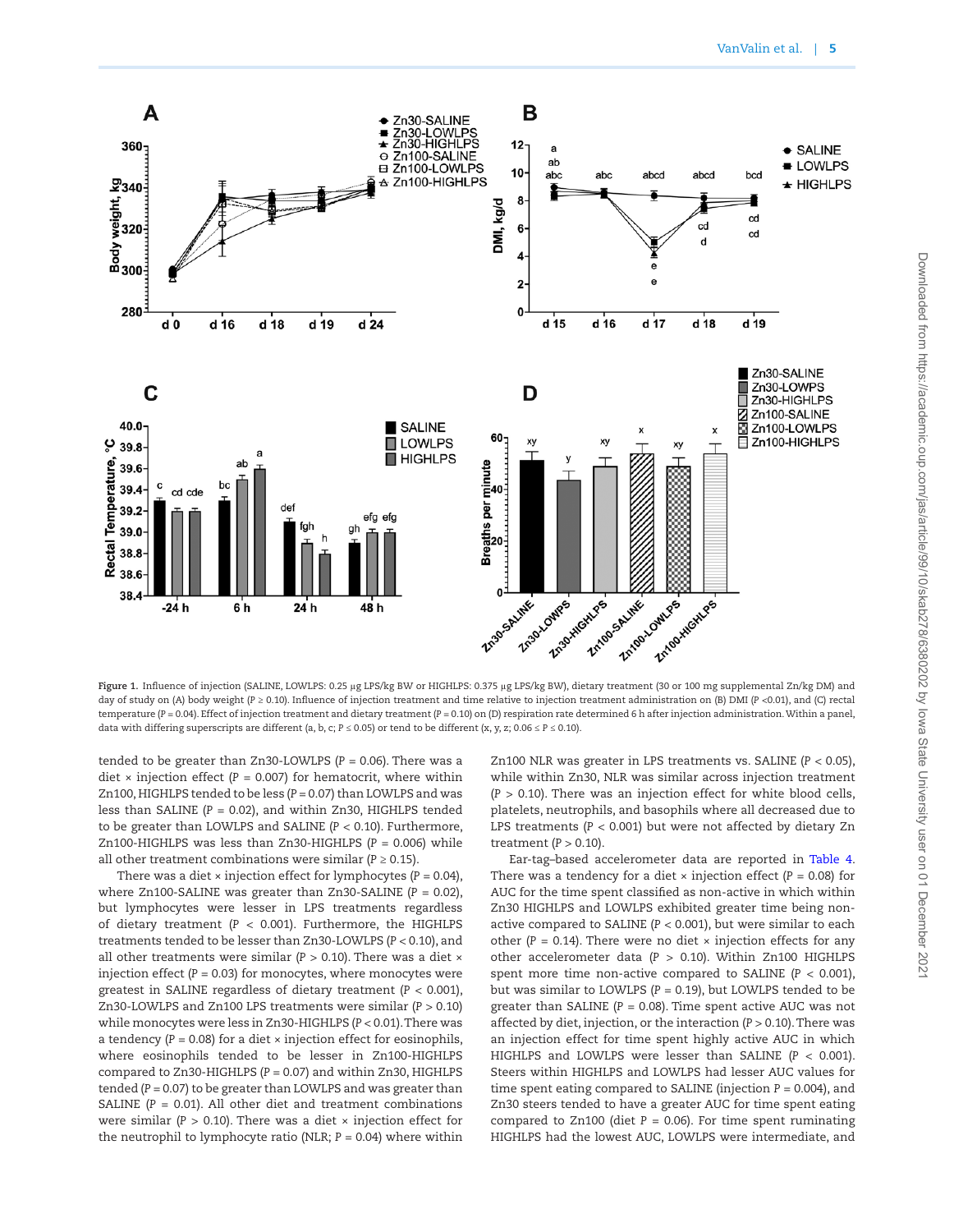

<span id="page-5-0"></span>**Figure 2.** Influence of injection treatment (SALINE, LOWLPS: 0.25 μg LPS/kg BW or HIGHLPS: 0.375 μg LPS/kg BW) and time relative to injection treatment administration on plasma trace mineral concentrations: (A) plasma Zn (*P* < 0.001), (B) plasma Fe (*P* < 0.001). Dietary treatment (30 or 100 mg supplemental Zn/kg DM) and time relative to injection treatment administration effect on (C) plasma Zn concentrations (*P* = 0.06). Influence of injection and dietary treatment combination and time relative to injection treatment administration on serum haptoglobin concentrations: (D) diet × injection × time; *P* = 0.03.

<span id="page-5-1"></span>**Table 3.** Effect of supplemental Zn concentration and lipopolysaccharide injection on complete blood counts (CBC) approximately 6 h after injection administration

| Item                                             | Zn30 <sup>1</sup>   |                     |                      | Zn100 <sup>1</sup>  |                     |                      |            | P-value <sup>2</sup> |           |              |
|--------------------------------------------------|---------------------|---------------------|----------------------|---------------------|---------------------|----------------------|------------|----------------------|-----------|--------------|
|                                                  | SALINE <sup>1</sup> | LOWLPS <sup>1</sup> | HIGHLPS <sup>1</sup> | SALINE <sup>1</sup> | LOWLPS <sup>1</sup> | HIGHLPS <sup>1</sup> | <b>SEM</b> | Diet                 | Injection | $D \times I$ |
| Whole blood                                      |                     |                     |                      |                     |                     |                      |            |                      |           |              |
| WBC, $10^3/\mu L^{3,4}$                          | $11.32^a$           | 5.83 <sup>b</sup>   | 4.32 <sup>c</sup>    | $12.12^a$           | $4.65^{b}$          | 4.65c                | 0.542      | 0.84                 | < 0.001   | 0.66         |
| Neutrophils, 10 <sup>3</sup> / µL <sup>3,4</sup> | 3.72a               | 2.05 <sup>b</sup>   | 1.42 <sup>c</sup>    | 3.42 <sup>a</sup>   | 2.16 <sup>b</sup>   | 1.82c                | 0.208      | 0.53                 | < 0.001   | 0.49         |
| Lymphocytes, $10^3/\mu L$                        | 5.98 <sup>b</sup>   | 3.42c               | 2.44c                | 7.27a               | 2.68c               | 2.53c                | 0.422      | 0.50                 | < 0.001   | 0.03         |
| NLR <sup>5</sup>                                 | $0.65^{bc}$         | $0.78^{ab}$         | $0.63^{bc}$          | 0.50 <sup>c</sup>   | 0.92 <sup>a</sup>   | 0.88 <sup>a</sup>    | 0.136      | 0.22                 | 0.003     | 0.04         |
| Monocytes, 10 <sup>3</sup> /µL <sup>4</sup>      | 0.67a               | 0.17 <sup>b</sup>   | 0.05c                | 0.82 <sup>a</sup>   | 0.15 <sup>b</sup>   | 0.13 <sup>b</sup>    | 0.079      | 0.07                 | < 0.001   | 0.04         |
| Respiration rate, BPM <sup>6</sup>               | 51.3xy              | 48.6 <sup>xy</sup>  | 49.2 <sup>xy</sup>   | $43.7^{x}$          | $54.4^x$            | 53.8 <sup>y</sup>    | 3.40       | 0.74                 | 0.40      | 0.10         |

<span id="page-5-2"></span>1 Zn30, 30 mg supplemental Zn/kg DM; Zn100, 100 mg supplemental Zn/kg DM; SALINE, physiological saline I.V. on day 17; LOWLPS, 0.25 μg LPS/kg BW on day 17; HIGHLPS, 0.375 μg LPS/kg BW on day 17.

<span id="page-5-3"></span> $\rm ^2D \times I$ , diet  $\times$  injection.

<span id="page-5-4"></span>3 Means within a row with differing superscripts were different (a,b,c; *P* ≤ 0.05), or tended to be different (x, y,z; *P* > 0.06, but < 0.10).

<span id="page-5-5"></span>4 Data have been log transformed, and back transformed means and SE are presented.

<span id="page-5-7"></span><span id="page-5-6"></span>5 Neutrophil to lymphocyte ratio calculated as neutrophil concentration/lymphocyte concentration. Two steers were removed as outliers. 6 BPM, Breaths per minute.

SALINE had the greatest AUC (injection *P* < 0.001). Ear surface temperature AUC was unaffected by injection (*P* = 0.25) but was greater in Zn100 vs. Zn30 (diet *P* = 0.004).

# **Discussion**

Bovine respiratory disease is estimated to cost the U.S. feedlot industry 908 million USD due to death loss [\(Peel, 2020](#page-8-14)). Injection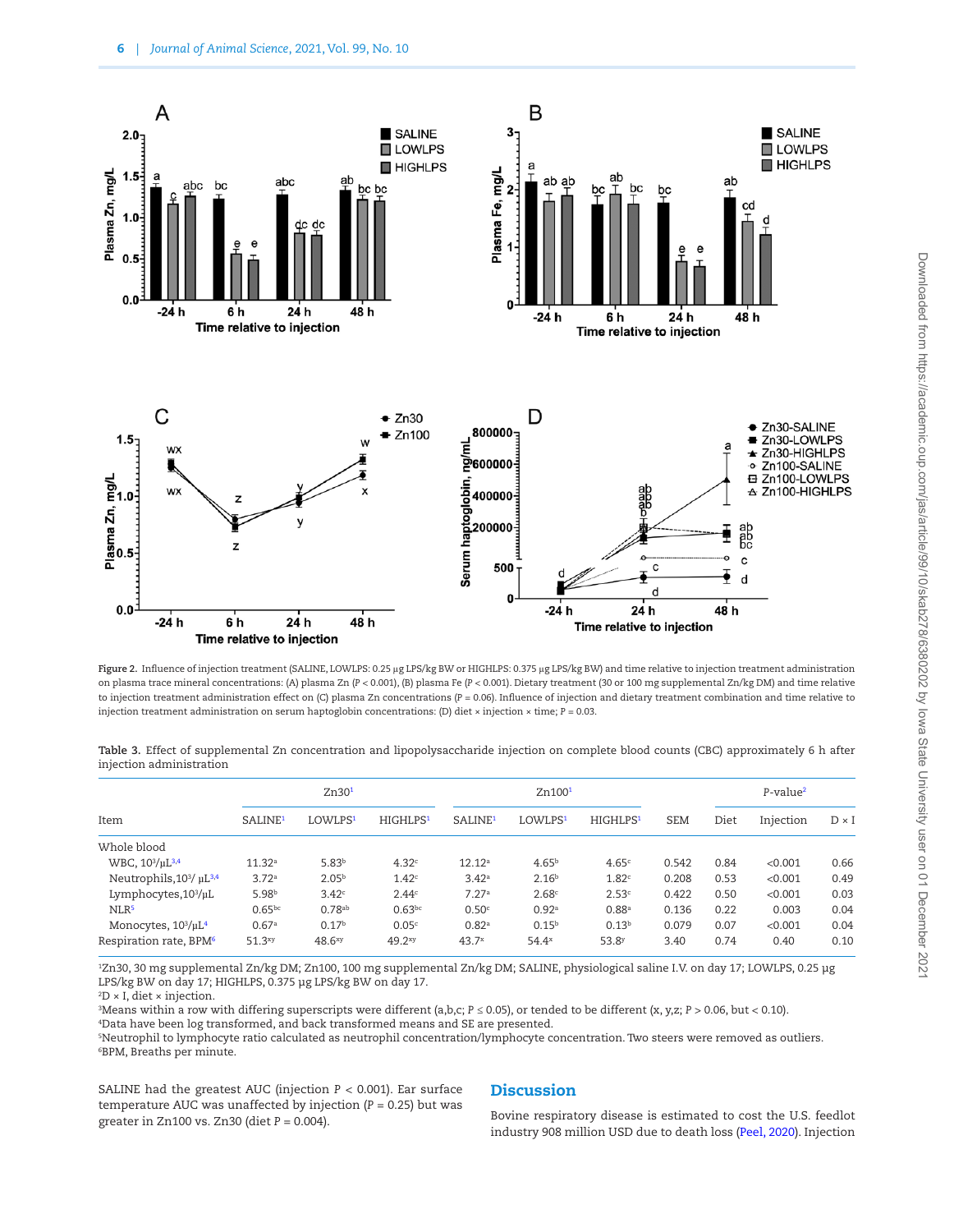of LPS can be utilized as a model to induce an inflammatory response similar to that caused by bovine respiratory disease [\(Carroll et al., 2009b](#page-8-5)). Zinc is critical in the immune system, and providing 100 mg of supplemental Zn/kg DM tended to decrease morbidity due to respiratory disease in newly weaned steers [\(Galyean et al., 1995](#page-8-15)). Current requirements to prevent Zn deficiency in beef cattle were established at 30 mg Zn/kg DM [\(NASEM, 2016](#page-8-11)), but a survey of consulting feedlot nutritionists has suggested Zn is often supplemented at 100 mg Zn/kg DM [\(Samuelson et al., 2016](#page-9-4)). This research was conducted to evaluate the response to LPS in steers receiving diets supplemented with Zn based on either the [NASEM \(2016](#page-8-11); 30 mg Zn/kg DM) or industry recommendations (100 mg Zn/kg DM).

Cattle in the present study exhibited hallmark responses to LPS, including decreased DMI ([McMahon et al., 1998](#page-8-16)), increased RR ([Carroll et al., 2009b](#page-8-5); [Plessers et al., 2015\)](#page-8-17), and increased RT [\(Carroll et al., 2009a](#page-8-18)). That DMI was not impacted by dietary Zn treatment is not surprising, as steers in both dietary treatments had similar and adequate Zn status based on plasma Zn concentrations ([Kincaid, 2000\)](#page-8-19). Due to the transient effects of LPS, no differences were observed in BW in the present trial. [Roberts et al. \(2002\)](#page-9-6) also noted no effect of supplemental Zn concentration on growth performance in response to an LPS challenge in pigs. However, marginally Zn deficient rats exhibited lesser BW gain in response to an LPS challenge [\(Shea-](#page-9-7)[Budgell et al., 2006\)](#page-9-7). Thus, it would be interesting to evaluate the effect of LPS administration on growth performance in animals with marginal Zn status.

In the present study, RR was increased in LPS treated animals receiving the Zn100 diet, while RR was unaffected by injection treatment within the Zn30 treatment. Respiratory rates have increased in cattle 1 h post-administration of LPS [\(Carroll et al.,](#page-8-5) [2009b](#page-8-5); [Plessers et al., 2015\)](#page-8-17), whereas in the present study RR was evaluated at 6 h post-injection. The increase in RT 6 h postinjection administration observed in LPS treated steers is in agreement with others [\(Carroll et al., 2009b](#page-8-5); [Carroll et al., 2015](#page-8-20)).

Decreased concentrations of blood leukocytes, neutrophils, lymphocytes, and monocytes are a signature response to LPS in beef cattle ([Carroll et al., 2015\)](#page-8-20), likely due to these cell types migrating to peripheral tissues [\(Cybulsky et al., 1988](#page-8-21)). However, an increased NLR has been associated with poorer outcomes in critically ill humans ([De Jager et al., 2010\)](#page-8-22). The NLR of healthy adult cattle should be 1:2 ([Jones and Allison, 2007\)](#page-8-23). In the present study, all means for NLR were  $\geq$  0.50 (1:2); however, within steers receiving LPS, the Zn100 treatment had an increased NLR compared to Zn30 animals. Due to the acute nature of the LPS

challenge, it is not possible to assess the effects of the increased NLR in Zn100 LPS treated animals on growth performance and health.

Decreased monocyte concentrations in response to an endotoxin challenge in humans [\(Krabbe et al., 2001\)](#page-8-24) can lead to decreased production of pro-inflammatory cytokines ([Van der](#page-9-8) [Poll et al., 1996\)](#page-9-8). However, monocytes can also be stimulated by Zn to release pro-inflammatory cytokines [\(Haase and Rink, 2007\)](#page-8-25). Steers in the Zn100-HIGHLPS group had greater concentrations of monocytes than steers in Zn30-HIGHLPS, which may suggest increased supplemental Zn is supporting the inflammatory response to LPS. However, it is unclear if this improvement in monocyte concentrations in the Zn100-HIGHLPS steers would result in a more rapid recovery to an inflammatory challenge.

The acute phase protein haptoglobin has been studied as a marker of acute and chronic inflammation or disease in cattle [\(Carroll et al., 2009b\)](#page-8-5). Plasma haptoglobin concentrations were increased in beef steers receiving LPS relative to saline, 24 h relative to treatment administration and remained elevated through 72 h post-treatment administration ([Lippolis et al.,](#page-8-26) [2017\)](#page-8-26). Serum haptoglobin was increased by 24 h post-injection in the present study. Work in dairy cows suggests timing of peak haptoglobin concentrations relative to LPS administration and concentration of haptoglobin is LPS dose-dependent ([Jacobsen](#page-8-27) [et al., 2004\)](#page-8-27). However, in the present study, haptoglobin concentrations were increased in LPS steers 24 h post-injection and were similar to 48 h post-injection, except for Zn30-HIGHLPS steers which were further increased at 48 h post-injection. Interestingly, some monocytes are able to take up haptoglobin and store it within the cytoplasm ([Wagner et al., 1996](#page-9-9)). In the present study, Zn30-HIGHLPS steers had less than half the concentration of monocytes compared to other LPS-treated animals. This may suggest that monocyte uptake of haptoglobin is responsible for the decreased haptoglobin concentrations observed by other treatments at 48 h post-injection. Steers in the Zn100-HIGHLPS exhibited a response similar to LOWLPS steers regardless of supplemental Zn concentration. This suggests that increased supplemental Zn may help attenuate the cellular immune response in cattle experiencing more severe illness.

To assess the effects of LPS on behavior, cattle were equipped with ear-tag–based accelerometers, which assign each minute to a behavior, based on proprietary algorithms (CowManager SensOor; Wolfger et al., 2015). These tags have been validated for eating and rumination behavior in healthy dairy cows but were unable to detect differences in activity level ([Pereira et al.,](#page-8-4) [2018\)](#page-8-4). In the present study, the ear-tag system was able to

<span id="page-6-0"></span>

| <b>Table 4.</b> Effect of supplemental Zn concentration and lipopolysaccharide injection on behavior as determined by an ear-tag-based accelerometer |  |  |  |  |
|------------------------------------------------------------------------------------------------------------------------------------------------------|--|--|--|--|
|------------------------------------------------------------------------------------------------------------------------------------------------------|--|--|--|--|

|                            | Diet <sup>1</sup> |       |            | Injection <sup>2</sup> |                   |                   |            | $P$ -value <sup>3</sup> |         |              |
|----------------------------|-------------------|-------|------------|------------------------|-------------------|-------------------|------------|-------------------------|---------|--------------|
|                            | Zn30              | Zn100 | <b>SEM</b> | <b>SALINE</b>          | LOWLPS            | HIGHLPS           | <b>SEM</b> | Diet                    | Inj.    | $D \times I$ |
| Behavior, AUC <sup>4</sup> |                   |       |            |                        |                   |                   |            |                         |         |              |
| Non-active <sup>5</sup>    | 616               | 597   | 22.7       | 466                    | 640               | 713               | 26.8       | 0.53                    | < 0.001 | 0.08         |
| Active                     | 170               | 186   | 7.5        | 166                    | 188               | 180               | 9.0        | 0.13                    | 0.22    | 0.68         |
| Highly active              | 160               | 169   | 8.5        | 208 <sup>a</sup>       | 145 <sup>b</sup>  | 140 <sup>b</sup>  | 10.2       | 0.40                    | < 0.001 | 0.17         |
| Eating                     | 38.9              | 24.1  | 5.62       | 49.8 <sup>a</sup>      | 25.3 <sup>b</sup> | 19.5 <sup>b</sup> | 6.76       | 0.06                    | 0.004   | 0.49         |
| Rumination                 | 391               | 398   | 18.7       | 488 <sup>a</sup>       | 381 <sup>b</sup>  | 314 <sup>c</sup>  | 22.5       | 0.79                    | < 0.001 | 0.54         |
| Surface ear temperature    | 431               | 471   | 9.9        | 458                    | 460               | 436               | 11.9       | 0.004                   | 0.25    | 0.71         |

<span id="page-6-1"></span>1 Zn30, 30 mg supplemental Zn/kg DM; Zn100, 100 mg supplemental Zn/kg DM.

<span id="page-6-2"></span>2 SALINE, physiological saline I.V. on day 17; LOWLPS, 0.25 µg LPS/kg BW on day 17, HIGHLPS, 0.375 µg LPS/kg BW on day 17.

<span id="page-6-3"></span> ${}^3D \times I$ , diet  $\times$  injection.

<span id="page-6-4"></span>4 AUC, Area under the curve.

<span id="page-6-5"></span>5 D × I, Zn30 HIGHLPS and LOWLPS exhibited greater non-active AUC compared to SALINE (*P* < 0.001), but were similar to each other (*P* = 0.14).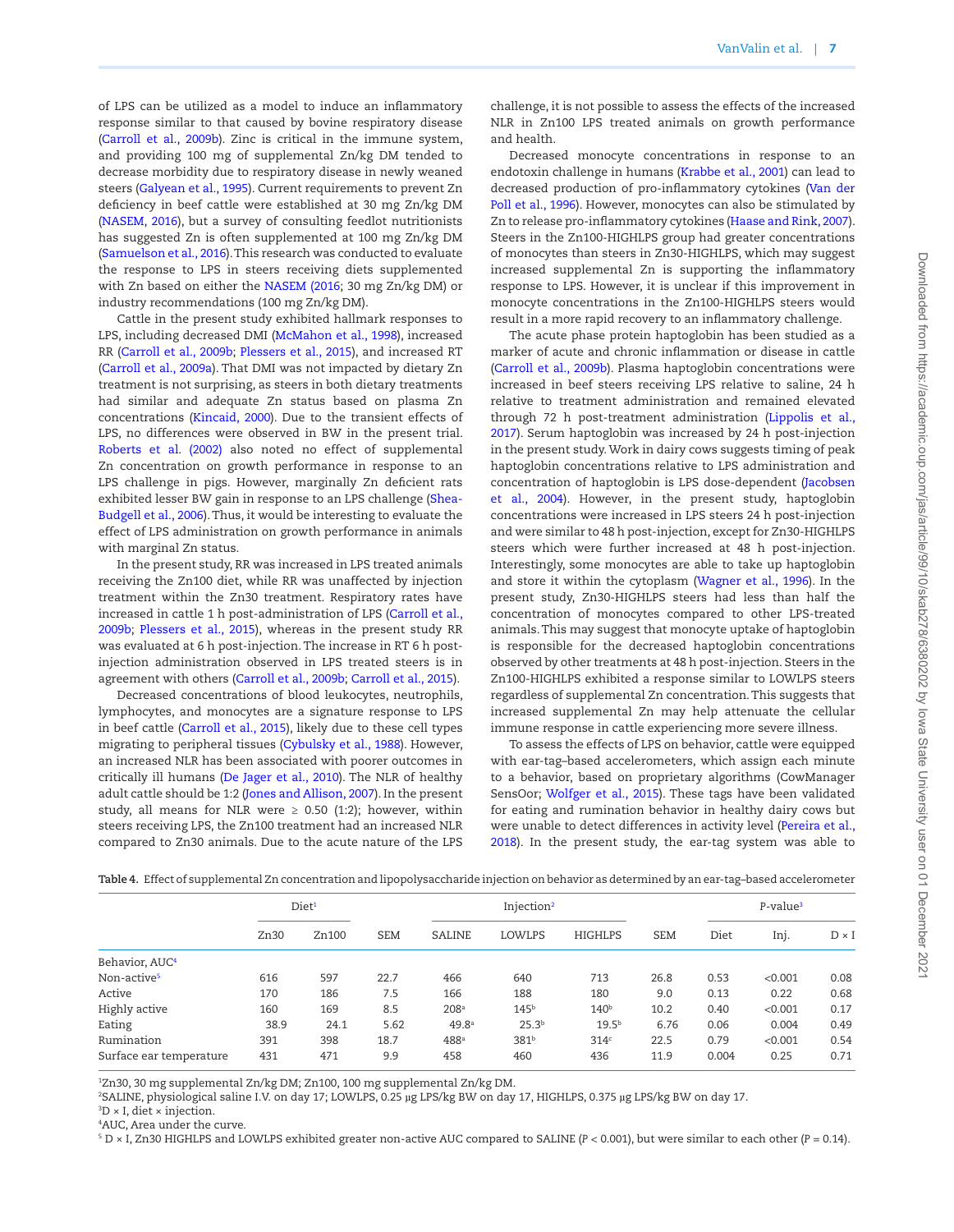detect a difference in time spent eating in LPS-treated animals relative to SALINE but not between the two LPS treatments, which was expected given the similar decrease in DMI of LPStreated animals. Technology capable of detecting decreased feed intake of cattle could be a useful tool for the cattle industry, as decreased feed intake is commonly associated with many cattle disorders. Technology able to detect subtle changes in animal behavior and or physiology due to illness could help improve morbidity and mortality in beef production.

Although very few differences due to LPS were noted in blood parameters or DMI. The ear-tags were able to detect a difference between LOWLPS and HIGHLPS for time spent ruminating. This may suggest that time spent ruminating is a more robust measure for detecting sickness in cattle. In dairy calves, administered extremely low doses of LPS (0.025 vs. 0.05 µg/kg BW), time spent ruminating was similar between LPS doses when determined by a human observer ([Borderas et al., 2008\)](#page-8-28). Decreased time spent ruminating is LPS dose-dependent; thus, the magnitude of this decrease may affect a specific technologies ability to detect changes in time spent ruminating. This highlights the need for a greater understanding of the sensitivity of algorithms used to determine behavior in ear-tag–based accelerometers. Early detection of illness in feedlot cattle is critical to limiting the economic impact of diseases such as bovine respiratory disease.

Cattle receiving LPS spent increased time classified as nonactive, and less time being highly active than those receiving saline. Interestingly, there was no difference for time spent active between steers receiving LPS or saline. This may be due to the algorithms utilized by the ear-tags to determine behaviors not being sensitive enough to detect subtle differences in activity as compared to the extremes of non-active and highly active. [Pereira et al. \(2018\)](#page-8-4) determined that time spent active as determined by CowManager SensOors was lowly correlated (*r* = 0.20) with visual observations. Thus, ear-tag–based accelerometer technology may be more sensitive at detecting changes in certain behaviors such as time spent ruminating compared to other behaviors such as time spent active.

In response to the LPS challenge plasma TM data followed a classic immune response known as nutritional immunity. Nutritional immunity is described as decreased circulating concentrations of Fe and Zn and increased circulating concentrations of Cu in response to inflammation or a pathogen, resulting in the sequestration of TM that are critical to pathogen survival [\(Hood and Skaar, 2012](#page-8-29)). In the present study, plasma Zn concentrations were markedly decreased in steers receiving LPS within 6 h of injection administration and remained depressed through 24 h after injection administration. It is interesting that plasma Zn concentrations exhibited a similar decrease regardless of dietary Zn or LPS concentrations. It is likely concentrations of interleukin-6 were also increased, as interleukin-6 induced up-regulation of the Zn importer ZIP-14 is responsible for the decrease in plasma Zn during nutritional immunity [\(Liuzzi et al., 2005\)](#page-8-8). In response to the influx of Zn, the intracellular Zn binding protein, metallothionein (MT) is also upregulated ([Liu et al., 1991\)](#page-8-30).

In the present study, plasma Zn depletion was not affected by LPS injection concentration, which suggests this response was not further exacerbated by the more potent LPS concentration used in this study, and that the lesser dose of LPS used in this study was sufficient to induce nutritional immunity. In ZIP-14 knockout mouse models, LPS induced hypozincemia is not observed [\(Aydemir et al., 2012](#page-8-9)), highlighting the importance of ZIP-14 in LPS induced hypozincemia. However, future work is needed to understand the Zn transport mechanisms that are

involved in the movement of extracellular Zn in response to immune activation in ruminants, and how this may be affected by supplemental Zn concentration.

Although plasma Zn concentrations were similar and adequate in both dietary treatments, based on the reference ranges developed by [Kincaid \(2000\),](#page-8-19) adequate 0.8–1.4 mg/L), plasma Zn concentrations are not generally a sensitive indicator of TM status. Plasma Zn concentrations can be increased or decreased when the homeostatic mechanisms controlling plasma Zn are overwhelmed, but subtle differences in Zn status may not be detected in plasma [\(Hambidge, 2003\)](#page-8-31). The tendency for dietary Zn concentration to affect plasma Zn recovery following LPS challenge differentially suggests Zn100 steers may have had circulating Zn available for metabolic processes supporting growth more quickly than Zn30 steers. However, the biological relevance of this small change is unclear. Thus, future work should be conducted to 1) better understand the timing of fluctuations in plasma Zn in response to an LPS challenge, and 2) understand the implications of greater plasma Zn concentrations following immune activation, as it relates to animal growth and health.

Iron concentrations also decrease in circulationfollowing immune challenge, resulting in increased concentrations of intracellular Fe and decreased plasma Fe. In rats treated with LPS, this decrease occurred at 8 h post-LPS administration [\(Duvigneau et al., 2008](#page-8-32)). In the present study plasma Fe concentrations were unaffected by LPS at 6 h post-injection administration, but were markedly decreased by 24 h. While ZIP-14 can also facilitate cellular uptake of non-transferrin bound Fe, increased transcript abundance of several proteins involved in Fe homeostasis, including hepcidin, divalent metal transporter-1, ferritin, and transferrin receptor-1 ([Aydemir](#page-8-9) [et al., 2012](#page-8-9)) may be responsible for LPS induced hypoferremia. Thus, it is likely the expression of the major proteins involved in maintaining Fe homeostasis were altered to sequester Fe in response to LPS injection in the present trial.

Administrating LPS to steers at two concentrations (0.25 or 0.375 µg LPS/kg BW) had similar effects on circulating TM concentrations, DMI, and BW. Thus, a single, lesser concentration of LPS can be utilized to induce symptoms of illness, and influence circulating TM concentrations. However, time spent ruminating was impacted by LPS concentration; suggesting concentration of LPS may impact some parameters of animal behavior. Feeding dietary Zn at industry recommendations had minimal impact on markers of illness or performance assessed in this study, possibly due to the short duration of the LPS challenge. However, feeding increased concentrations of Zn to cattle prior to and during an LPS challenge may allow for a faster realignment of Zn homeostasis following an LPS challenge, based on rate of plasma Zn increases post challenge. Future work should evaluate proteins involved in transport and storage of TM would allow for a greater understanding of the mechanisms behind the LPS disruption of TM homeostasis, potentially allowing for more strategic TM supplementation strategies for sick cattle.

# Acknowledgments

This work was funded in part by the Iowa Beef Industry Council.

## Conflict of interest statement

The authors declare no real or perceived conflicts of interest.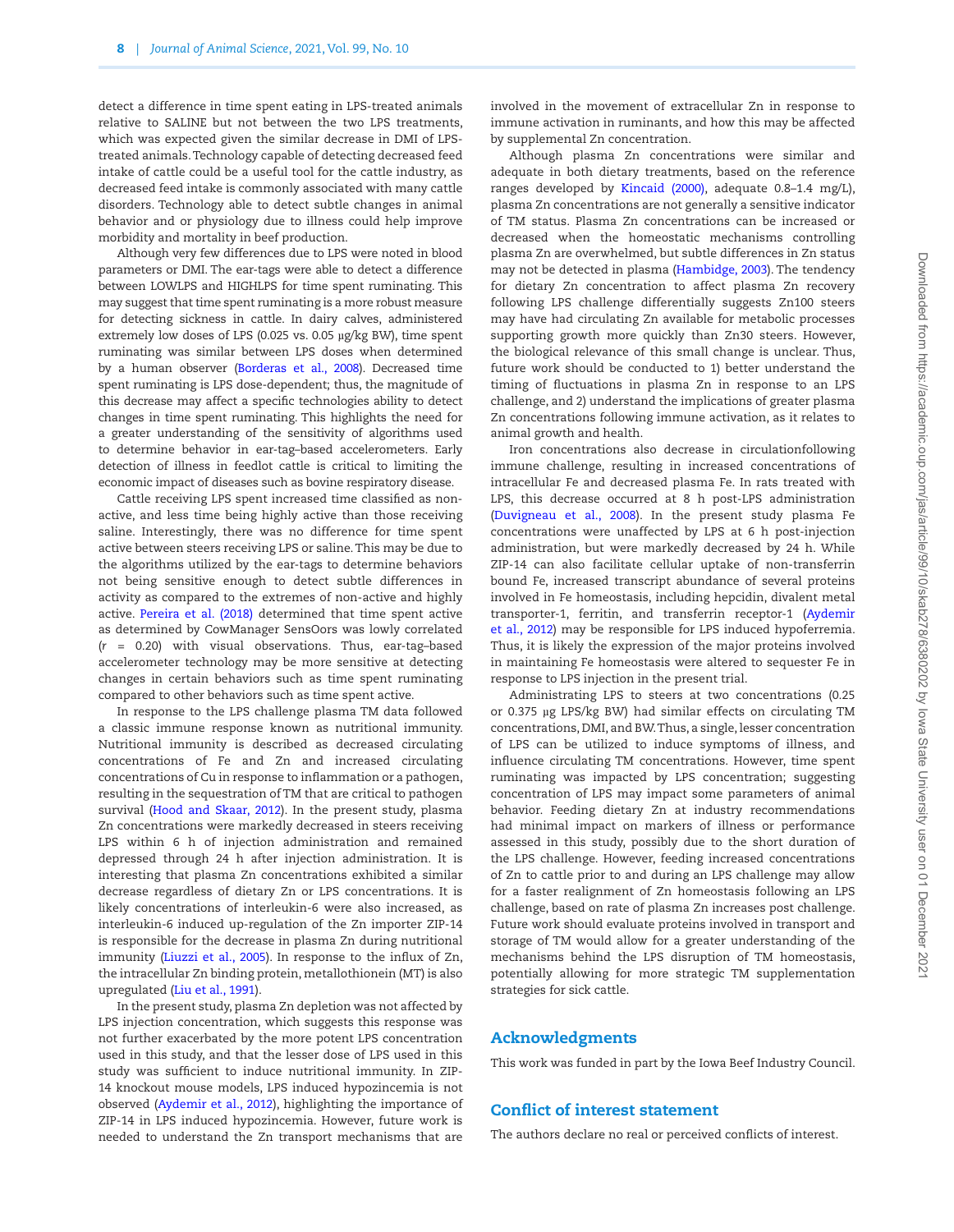# Literature Cited

- <span id="page-8-6"></span>Alexander, C., and E. T. Rietschel. 2001. Bacterial lipopolysaccharides and innate immunity. *J. Endotoxin Res*. **7**:167–202. doi:[10.1177/09680519010070030101](https://doi.org/10.1177/09680519010070030101)
- <span id="page-8-12"></span>Association of Official Analytical Chemists (AOAC). 1996. *Official methods of analysis*, 16th ed. AOAC Int., Rockville, MD, USA.
- <span id="page-8-13"></span>Association of Official Analytical Chemists (AOAC). 2005. *Official methods of analysis*, 18th ed. AOAC Int., Rockville, MD, USA.
- <span id="page-8-9"></span>Aydemir, T. B., S. M. Chang, G. J. Guthrie, A. B. Maki, M. S. Ryu, A. Karabiyik, and R. J. Cousins. 2012. Zinc transporter ZIP14 functions in hepatic zinc, iron and glucose homeostasis during the innate immune response (endotoxemia). *Plos One* **7**:e48679. doi[:10.1371/journal.pone.0048679](https://doi.org/10.1371/journal.pone.0048679)
- <span id="page-8-28"></span>Borderas, T. F., A. M. de Passillé, and J. Rushen. 2008. Behavior of dairy calves after a low dose of bacterial endotoxin. *J. Anim. Sci*. **86**:2920–2927. doi[:10.2527/jas.2008-0926](https://doi.org/10.2527/jas.2008-0926)
- <span id="page-8-18"></span>Carroll, J. A., J. D. Arthington, and C. C. Chase, Jr. 2009a. Early weaning alters the acute-phase reaction to an endotoxin challenge in beef calves. *J. Anim. Sci*. **87**:4167–4172. doi[:10.2527/](https://doi.org/10.2527/jas.2009-2016) [jas.2009-2016](https://doi.org/10.2527/jas.2009-2016)
- Carroll, J. A., N. C. Burdick, R. R. Reuter, C. C. Chase, Jr, D. E. Spiers, J. D. Arthington, and S. W. Coleman. 2011. Differential acute phase immune responses by Angus and Romosinuano steers following an endotoxin challenge. *Domest. Anim. Endocrinol*. **41**:163–173. doi[:10.1016/j.domaniend.2011.06.002](https://doi.org/10.1016/j.domaniend.2011.06.002)
- <span id="page-8-20"></span>Carroll, J. A., N. C. Burdick Sanchez, L. E. Hulbert, M. A. Ballou, J. W. Dailey, L. C. Caldwell, R. C. Vann, T. H. Welsh, Jr, and R. D. Randel. 2015. Sexually dimorphic innate immunological responses of pre-pubertal Brahman cattle following an intravenous lipopolysaccharide challenge. *Vet. Immunol. Immunopathol*. **166**:108–115. doi:[10.1016/j.vetimm.2015.06.009](https://doi.org/10.1016/j.vetimm.2015.06.009)
- <span id="page-8-5"></span>Carroll, J. A., R. R. Reuter, C. C. Chase, Jr, S. W. Coleman, D. G. Riley, D. E. Spiers, J. D. Arthington, and M. L. Galyean. 2009b. Profile of the bovine acute-phase response following an intravenous bolus-dose lipopolysaccharide challenge. *Innate Immun*. **15**:81–89. doi[:10.1177/1753425908099170](https://doi.org/10.1177/1753425908099170)
- <span id="page-8-21"></span>Cybulsky, M. I., D. J. McComb, and H. Z. Movat. 1988. Neutrophil leukocyte emigration induced by endotoxin. Mediator roles of interleukin 1 and tumor necrosis factor alpha 1. *J. Immunol*. **140**:3144–3149.
- <span id="page-8-0"></span>Duff, G. C., and M. L. Galyean. 2007. Board-invited review: recent advances in management of highly stressed, newly received feedlot cattle. *J. Anim. Sci*. **85**:823–840. doi[:10.2527/jas.2006-501](https://doi.org/10.2527/jas.2006-501)
- <span id="page-8-32"></span>Duvigneau, J. C., C. Piskernik, S. Haindl, B. Kloesch, R. T. Hartl, M. Hüttemann, I. Lee, T. Ebel, R. Moldzio, M. Gemeiner, *et al.* 2008. A novel endotoxin-induced pathway: upregulation of heme oxygenase 1, accumulation of free iron, and free ironmediated mitochondrial dysfunction. *Lab. Invest*. **88**:70–77. doi:[10.1038/labinvest.3700691](https://doi.org/10.1038/labinvest.3700691)
- <span id="page-8-3"></span>Ferran, A. A., P. L. Toutain, and A. Bousquet-Mélou. 2011. Impact of early versus later fluoroquinolone treatment on the clinical; microbiological and resistance outcomes in a mouse-lung model of Pasteurella multocida infection. *Vet. Microbiol*. **148**:292–297. doi:[10.1016/j.vetmic.2010.09.005](https://doi.org/10.1016/j.vetmic.2010.09.005)
- <span id="page-8-15"></span>Galyean, M. L., S. A. Gunter, R. A. Berrie, K. J. Malcolm-Callis, F. K. Brazle, and H. W. Essig. 1995. Effects of zinc source and level and added copper lysine in the receiving diet on performance by growing and finishing steers. *Prof. Anim. Sci*. **11**:139–148. doi: [10.15232/S1080-7446\(15\)32578-X](https://doi.org/10.15232/S1080-7446(15)32578-X)
- <span id="page-8-25"></span>Haase, H., and L. Rink. 2007. Signal transduction in monocytes: the role of zinc ions. *Biometals* **20**:579–585. doi[:10.1007/](https://doi.org/10.1007/s10534-006-9029-8) [s10534-006-9029-8](https://doi.org/10.1007/s10534-006-9029-8)
- <span id="page-8-31"></span>Hambidge, M. 2003. Biomarkers of trace mineral intake and status. *J. Nutr*. **133**:948S–955S. doi:[10.1093/jn/133.3.948S](https://doi.org/10.1093/jn/133.3.948S)
- <span id="page-8-29"></span>Hood, M. I., and E. P. Skaar. 2012. Nutritional immunity: transition metals at the pathogen–host interface. *Nat. Rev. Microbiol*. **10**:525. doi: [10.1038/nrmicro2836](https://doi.org/10.1038/nrmicro2836)
- <span id="page-8-27"></span>Jacobsen, S., P. H. Andersen, T. Toelboell, and P. M. Heegaard. 2004. Dose dependency and individual variability of the

lipopolysaccharide-induced bovine acute phase protein response. *J. Dairy Sci*. **87**:3330–3339. doi[:10.3168/jds.](https://doi.org/10.3168/jds.S0022-0302(04)73469-4) [S0022-0302\(04\)73469-4](https://doi.org/10.3168/jds.S0022-0302(04)73469-4)

- <span id="page-8-22"></span>de Jager, C. P., P. T. van Wijk, R. B. Mathoera, J. de Jongh-Leuvenink, T. van der Poll, and P. C. Wever. 2010. Lymphocytopenia and neutrophil-lymphocyte count ratio predict bacteremia better than conventional infection markers in an emergency care unit. *Crit. Care* **14**:R192. doi[:10.1186/cc9309](https://doi.org/10.1186/cc9309)
- <span id="page-8-2"></span>Janzen, E. D., P. H. Stockdale, S. D. Acres, and L. A. Babiuk. 1984. Therapeutic and prophylactic effects of some antibiotics on experimental pneumonic pasteurellosis. *Can. Vet. J*. **25**:78–81.
- <span id="page-8-1"></span>Johnson, K. K., and D. L. Pendell. 2017. Market impacts of reducing the prevalence of bovine respiratory disease in United States beef cattle feedlots. *Front. Vet. Sci*. **4**:189. doi[:10.3389/](https://doi.org/10.3389/fvets.2017.00189) [fvets.2017.00189](https://doi.org/10.3389/fvets.2017.00189)
- <span id="page-8-23"></span>Jones, M. L., and R. W. Allison. 2007. Evaluation of the ruminant complete blood cell count. *Vet. Clin. North Am. Food Anim. Pract*. **23**:377–402, v. doi:[10.1016/j.cvfa.2007.07.002](https://doi.org/10.1016/j.cvfa.2007.07.002)
- <span id="page-8-19"></span>Kincaid, R. L. 2000. Assessment of trace mineral status of ruminants: a review. *J. Anim. Sci*. **77**:1-10. doi: [10.2527/](https://doi.org/10.2527/jas2000.77E-Suppl1x) [jas2000.77E-Suppl1x](https://doi.org/10.2527/jas2000.77E-Suppl1x)
- <span id="page-8-24"></span>Krabbe, K. S., H. Bruunsgaard, C. M. Hansen, K. Møller, L. Fonsmark, J. Qvist, P. L. Madsen, G. Kronborg, H. O. Andersen, P. Skinhøj, *et al.* 2001. Ageing is associated with a prolonged fever response in human endotoxemia. *Clin. Diagn. Lab. Immunol*. **8**:333–338. doi:[10.1128/CDLI.8.2.333-338.2001](https://doi.org/10.1128/CDLI.8.2.333-338.2001)
- <span id="page-8-26"></span>Lippolis, K. D., R. F. Cooke, K. M. Schubach, R. S. Marques, and D. W. Bohnert. 2017. Effects of intravenous lipopolysaccharide administration on feed intake, ruminal forage degradability, and liquid parameters and physiological responses in beef cattle. *J. Anim. Sci*. **95**:2859– 2870. doi:[10.2527/jas.2017.1502](https://doi.org/10.2527/jas.2017.1502)
- <span id="page-8-30"></span>Liu, J., Y. P. Liu, L. E. Sendelbach, and C. D. Klassen. 1991. Endotoxin induction of hepatic metallothionein is mediated through cytokines. *Toxicol. Appl. Pharmacol*. **109**:235–240. doi:[10.1016/0041-008x\(91\)90171-a](https://doi.org/10.1016/0041-008x(91)90171-a)
- <span id="page-8-8"></span>Liuzzi, J. P., L. A. Lichten, S. Rivera, R. K. Blanchard, T. B. Aydemir, M. D. Knutson, T. Ganz, and R. J. Cousins. 2005. Interleukin-6 regulates the zinc transporter Zip14 in liver and contributes to the hypozincemia of the acutephase response. *Proc. Natl. Acad. Sci. U. S. A*. **102**:6843–6848. doi:[10.1073/pnas.0502257102](https://doi.org/10.1073/pnas.0502257102)
- <span id="page-8-16"></span>McMahon, C. D., T. H. Elsasser, D. R. Gunter, L. G. Sanders, B. P. Steele, and J. L. Sartin. 1998. Estradiol/progesterone implants increase food intake, reduce hyperglycemia and increase insulin resistance in endotoxic steers. *J. Endocrinol*. **159**:469–478. doi:[10.1677/joe.0.1590469](https://doi.org/10.1677/joe.0.1590469)
- <span id="page-8-7"></span>Mogensen, T. H. 2009. Pathogen recognition and inflammatory signaling in innate immune defenses. *Clin. Microbiol. Rev*. **22**:240–73, Table of Contents. doi:[10.1128/CMR.00046-08](https://doi.org/10.1128/CMR.00046-08)
- <span id="page-8-11"></span>National Academies of Sciences, Engineering, and Medicine. 2016. *Nutrient requirements of beef cattle*. National Academies Press, Washington, DC.
- <span id="page-8-10"></span>Orr, C. L., D. P. Hutcheson, R. B. Grainger, J. M. Cummins, and R. E. Mock. 1990. Serum copper, zinc, calcium and phosphorus concentrations of calves stressed by bovine respiratory disease and infectious bovine rhinotracheitis. *J. Anim. Sci*. **68**:2893–2900. doi:[10.2527/1990.6892893x](https://doi.org/10.2527/1990.6892893x)
- <span id="page-8-14"></span>Peel, D. S. 2020. The effect of market forces on bovine respiratory disease. *Vet. Clin. North Am. Food Anim. Pract*. **36**:497–508. doi:[10.1016/j.cvfa.2020.03.008](https://doi.org/10.1016/j.cvfa.2020.03.008)
- <span id="page-8-4"></span>Pereira, G. M., B. J. Heins, and M. I. Endres. 2018. Validation of an ear-tag accelerometer sensor to determine rumination, eating, and activity behaviors of grazing dairy cattle. *J. Dairy. Sci*. **101**:2492–2495. doi: [10.3168/jds.2016-12534](https://doi.org/10.3168/jds.2016-12534)
- <span id="page-8-17"></span>Plessers, E., H. Wyns, A. Watteyn, B. Pardon, P. De Backer, and S. Croubels. 2015. Characterization of an intravenous lipopolysaccharide inflammation model in calves with respect to the acute-phase response. *Vet. Immunol. Immunopathol*. **163**:46–56. doi[:10.1016/j.vetimm.2014.11.005](https://doi.org/10.1016/j.vetimm.2014.11.005)